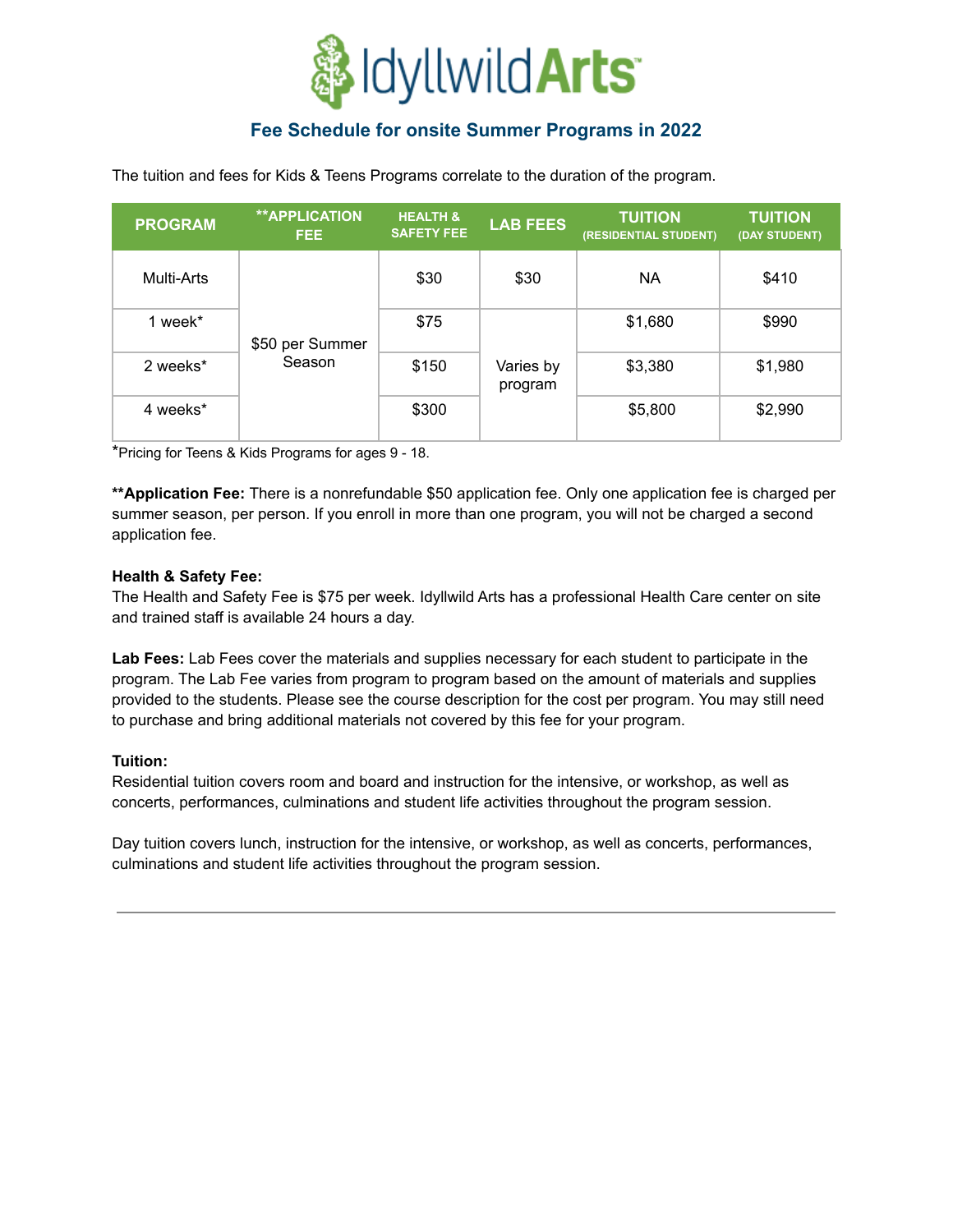

## **Fee Schedule for onsite Summer Programs in 2022**

## **Transportation Cost**

## **2022 Airport Pick-Up and Drop-Off Pricing**

- Palm Springs (PSP) airport \$110 one way/\$220 roundtrip
- Ontario (ONT) airport \$140 one way/\$280 roundtrip
- Los Angeles International (LAX) \$195 one way/\$390 roundtrip

#### **Unaccompanied Minors**

Every airline has different policies for unaccompanied minors. Please check airline policies and ensure that your student has plenty of time to get to their gate upon arriving at the airport.

| <b>LAX</b>                              | <b>Ontario (ONT) &amp; Palm Springs (PSP)</b> |
|-----------------------------------------|-----------------------------------------------|
| Pick-Up: \$50 additional charge         | Pick-Up: \$25 additional charge               |
| <b>Drop-Off: \$75 additional charge</b> | <b>Drop-Off: \$50 additional charge</b>       |

## **Health Insurance for International Students**

● \$65 per week

Out of concern for the health and welfare of all of our International students, ldyllwild Arts requires that every student be covered by a comprehensive health insurance policy. All International students will be insured through PGH Global at the cost of \$65 per week.

## **Program Protection**

CampMinder offers a Protection Plan for tuition. You acknowledge that CampMinder offers a Protection Plan for tuition. Click here to view the Summer 2022 Program [Protector](https://drive.google.com/file/d/17XyF4-FMDN1lnY6S36o-s4uNMAoN1h4I/view?usp=sharing) Family Letter for details.

#### **Tuition Insurance through TripMate's Program Protector**

Idyllwild Arts is not able to apply non-refundable payments to future Summer & Auxiliary Programs. Through a third party vendor, we offer Program Protector, which provides certain insurances for your tuition investment. Program Protector is available through the online application (CampInTouch). Program Protector can only be purchased at the time you complete and submit your online application through CampInTouch. In order to complete an application, you will be required to Accept or Decline Program Protector. You cannot add it after you have submitted your application.